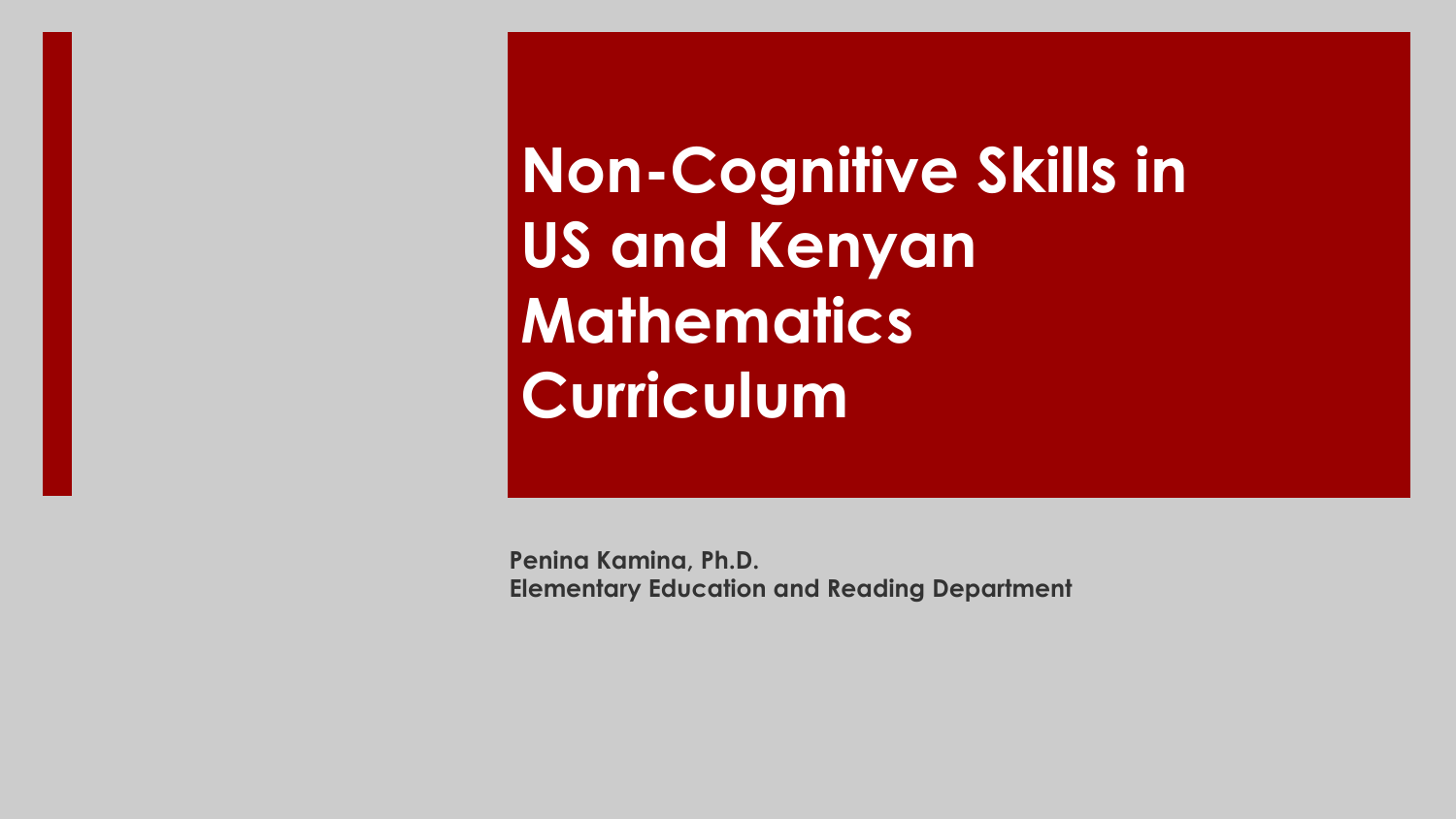

### **Introduction**

- Teaching and learning of mathematics address both the cognitive and non-cognitive skills. Often, the content-oriented portion tend to overshadow the non-cognitive aspects.
- **This talk attempts to address the little understood non-cognitive** skills yet they are quite important and needed by all.
- Non-cognitive skills are also considered as soft skills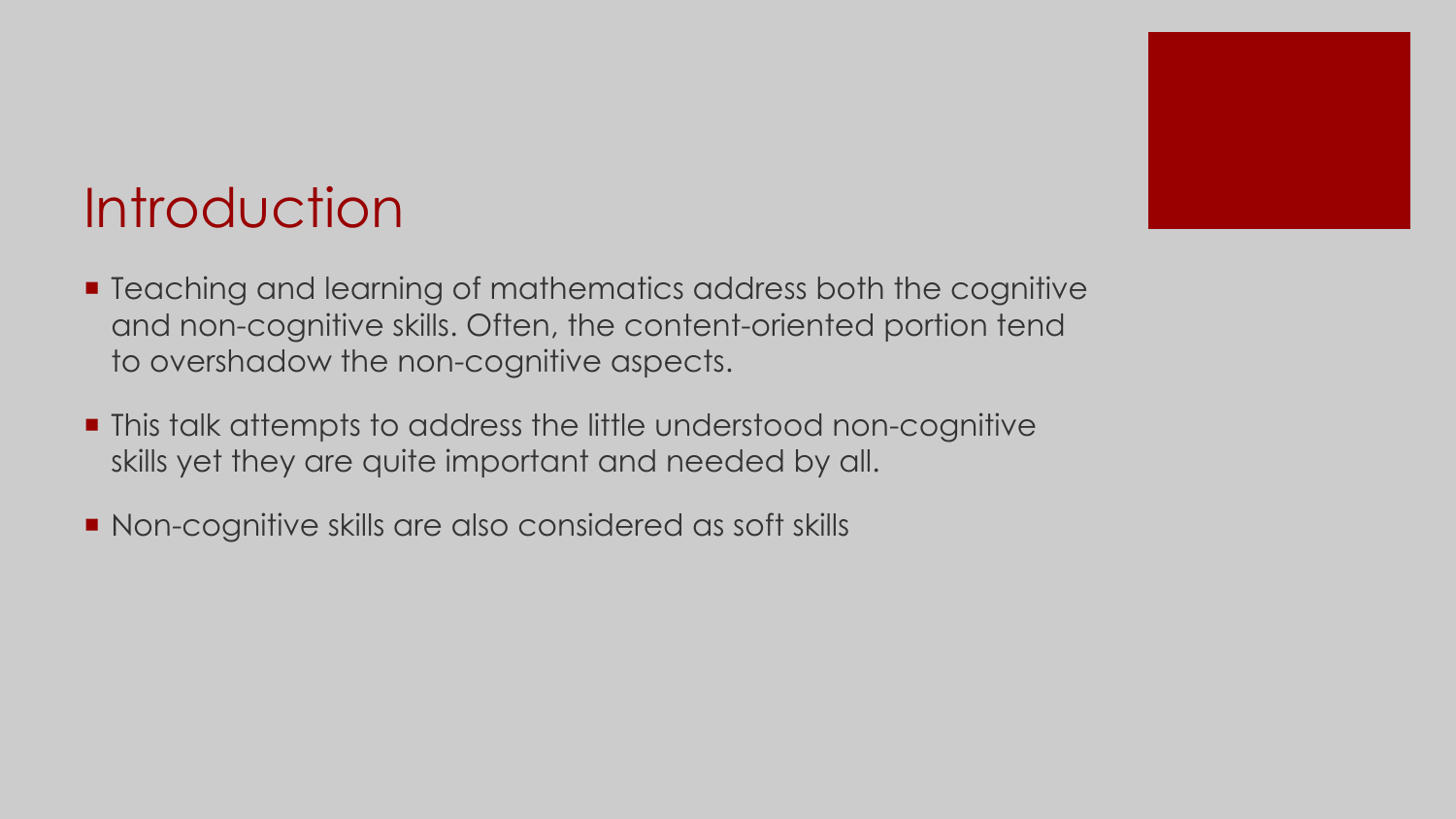| <b>Soft skills in Kenyan Math Class</b>  | <b>Soft skills in US Math Class</b>                                |
|------------------------------------------|--------------------------------------------------------------------|
| <b>Communication &amp; Collaboration</b> | Make sense of problems and persevere in solving<br>them            |
| Critical thinking & Problem solving      | Reason abstractly and quantitatively                               |
| <b>Creativity and Imagination</b>        | Construct viable arguments and critique the<br>reasoning of others |
| Self-efficacy                            | Model with mathematics                                             |
| Citizenship                              | Use appropriate tools strategically                                |
| Digital literacy                         | Attend to precision                                                |
| Learning to learn                        | Look for and make use of structure                                 |
|                                          | Look for and express regularity in repeated<br>reasoning           |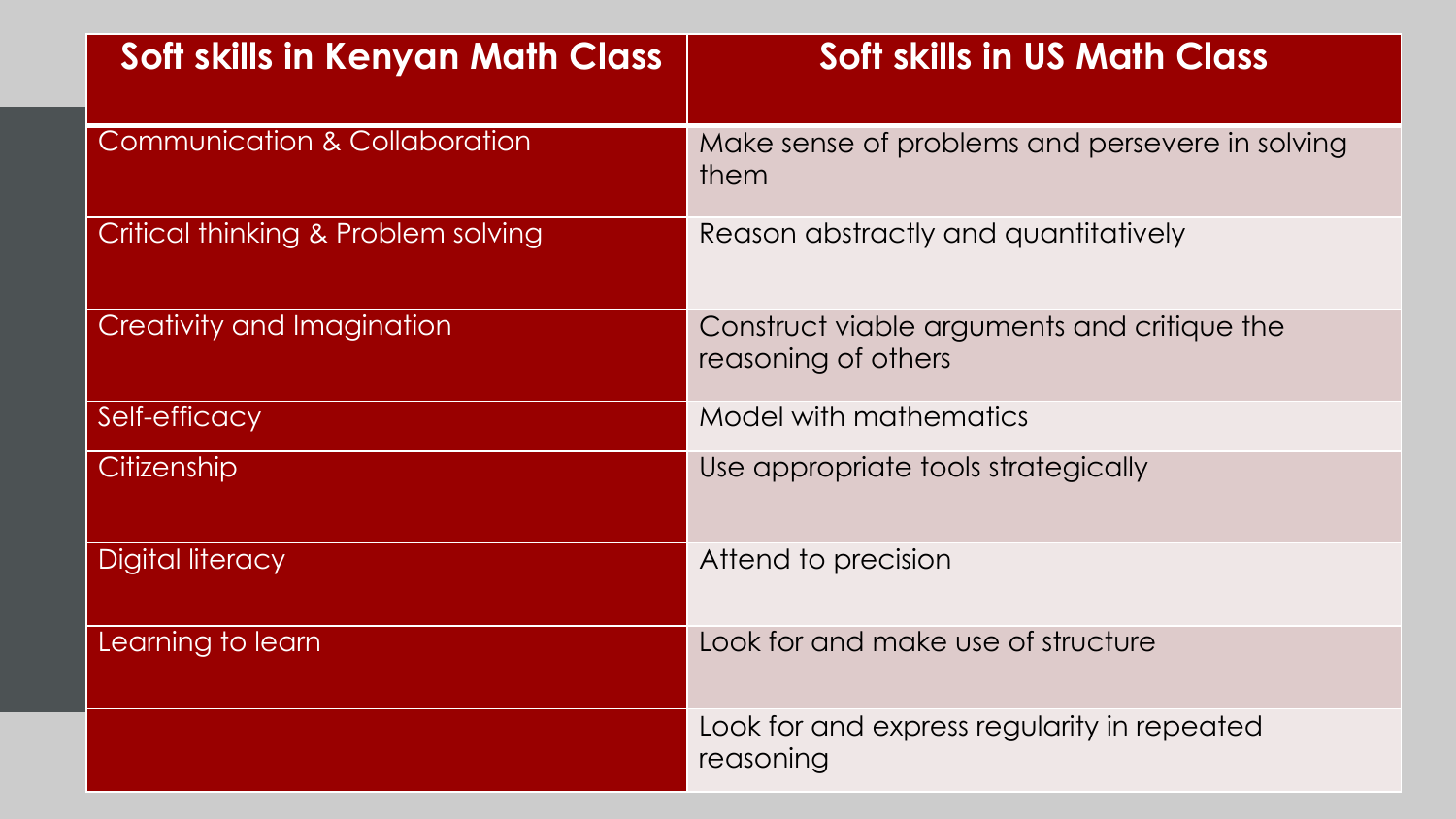### Soft skills in Kenyan Math Class (KICD 2017 p. 9)

- 1. Collaboration––working together through a learning experience and contributing to one another's understanding of the ideas under consideration
- 2. Communication—ability to interact and express oneself during the learning process
- 3. Critical thinking and Problem Solving––ability to explore and be open to different and new ways of looking at a problem, reason and logically arrive at a solution
- 4. Creativity and Imagination––Ability to use knowledge and skills to create new ideas and products that can add value to the people around.
- 5. Digital Literacy––Knowledge and skills concerning the appropriate application of a variety of hardware platforms and their software including but not limited to web search or internet application software
- 6. Self efficacy––Self-awareness, confidence and courage to take on learning tasks even those that maybe unfamiliar.
- 7. Citizenship––A sense of belonging to one's nation, respect for other people and ability to deal with conflict knowledgeably and tolerantly.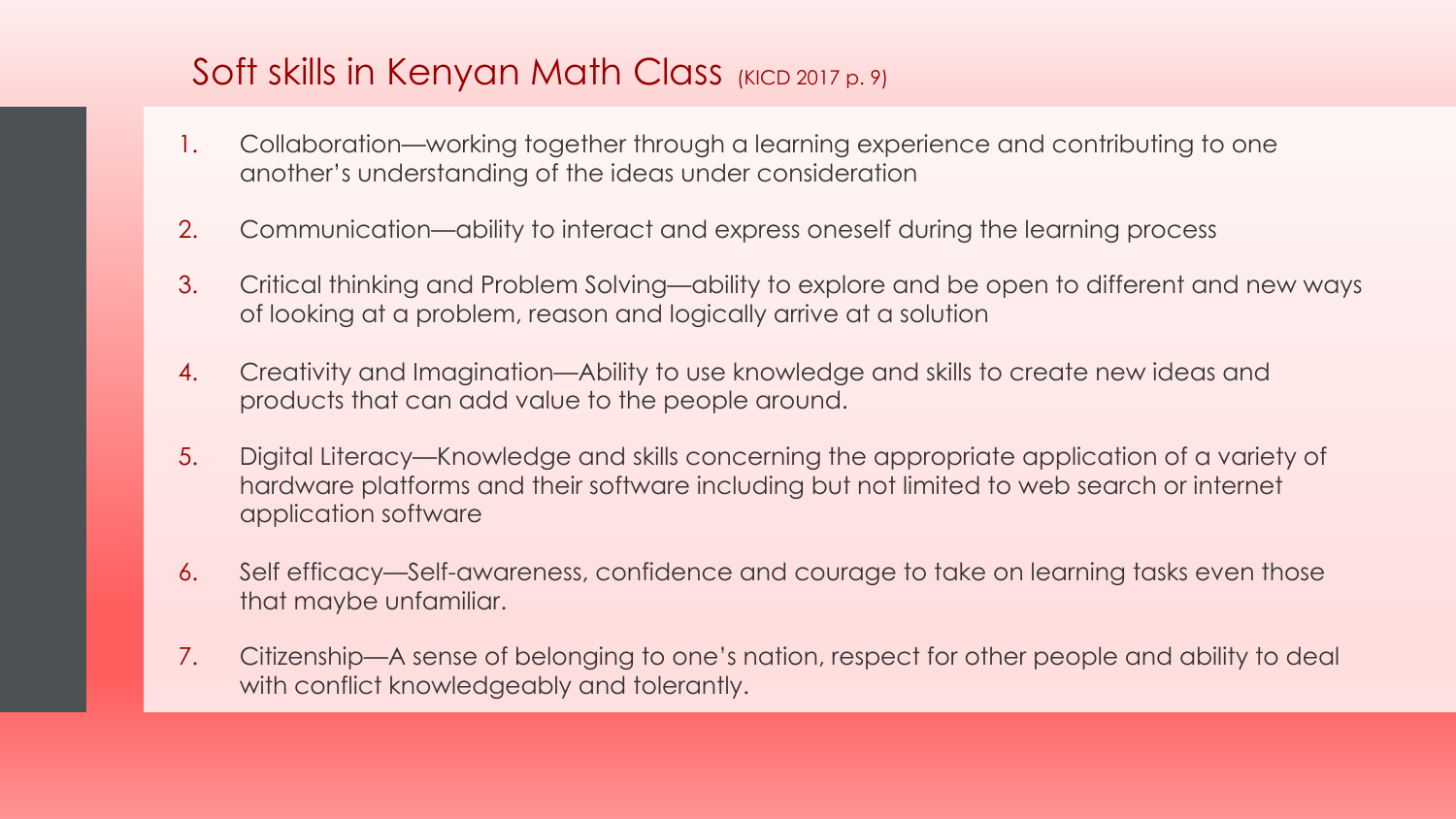|                                                          | <b>Examples of soft skills in Kenyan math class</b>                                                                                         |
|----------------------------------------------------------|---------------------------------------------------------------------------------------------------------------------------------------------|
| <b>Communication &amp;</b><br><b>Collaboration</b>       | Discussion, partner work, group work,                                                                                                       |
| <b>Critical thinking &amp;</b><br><b>Problem solving</b> | Recognizing concepts i.e., measuring, simplifying, matching<br>and pairing objects by shape and size, ordering objects<br>according to size |
| <b>Creativity and</b><br><b>Imagination</b>              | Estimation                                                                                                                                  |
| Self-efficacy                                            | Making oral presentation, sing and dance number songs                                                                                       |
| <b>Citizenship</b>                                       | Fairness, sharing, taking turns, honesty, patriotism i.e. paying<br>taxes,                                                                  |
| <b>Digital literacy</b>                                  | Usage of ICT devices i.e. clocks, videos, internet,<br>radio,complete number puzzles using ICT                                              |
| Learning to learn                                        | Interpretation, exploration, identify numbers of objects found in<br>the environment                                                        |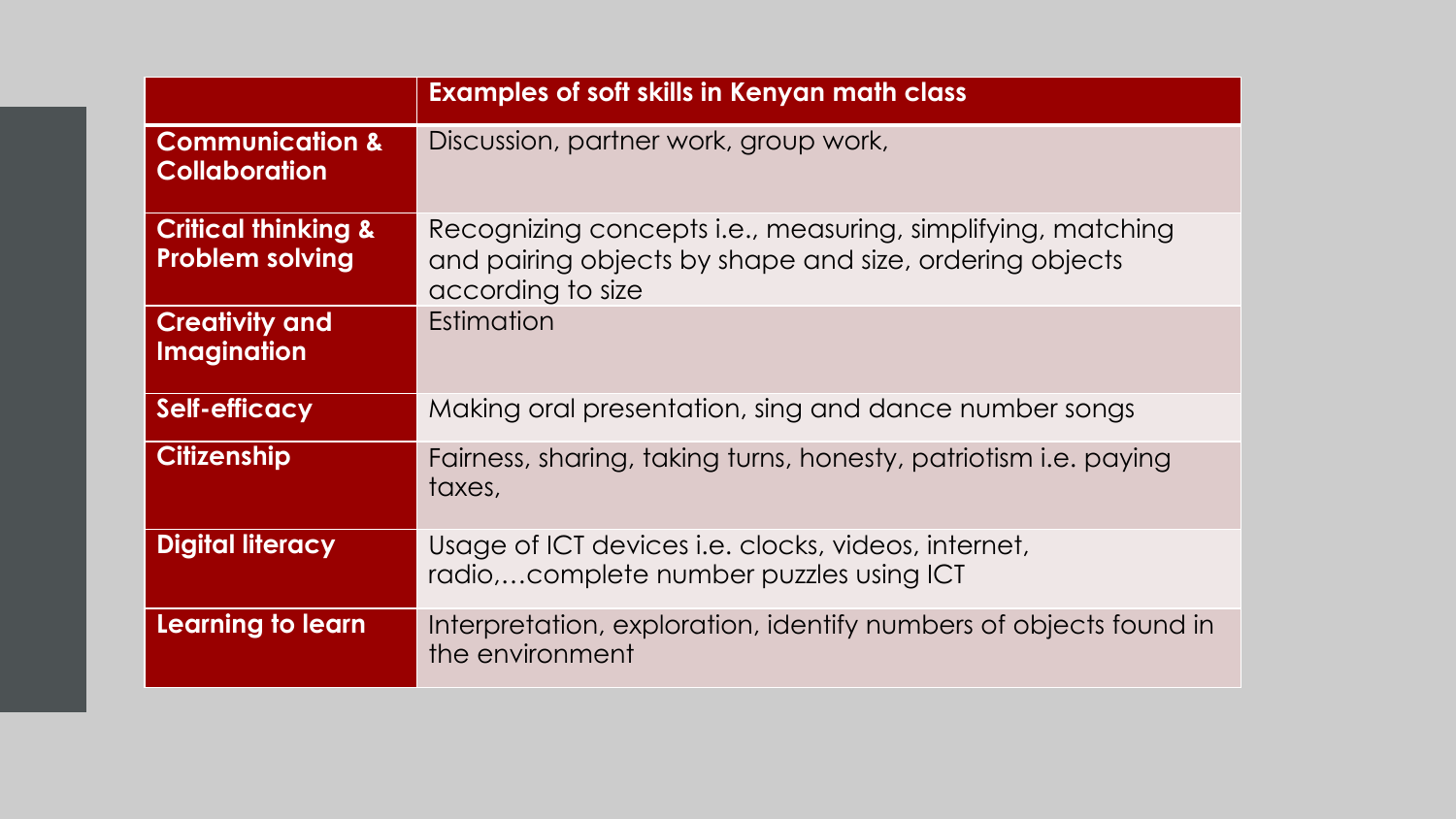| <b>Soft skills in US Math Class</b>                                       | <b>Common Core</b>                                                                                                                                                                           |
|---------------------------------------------------------------------------|----------------------------------------------------------------------------------------------------------------------------------------------------------------------------------------------|
| Make sense of problems and persevere in<br>solving them                   | Plan a solution pathway rather than simply jumping into a solution attempt.<br>Analyze givens, constraints, relationships, and goals.                                                        |
| <b>Reason abstractly and quantitatively</b>                               | Make sense of quantities and their relationships in problem situations.                                                                                                                      |
| <b>Construct viable arguments and critique the</b><br>reasoning of others | Understand and use stated assumptions, definitions, and previously<br>established results in constructing arguments.                                                                         |
| <b>Model with mathematics</b>                                             | Apply the mathematics they know to solve problems arising in everyday life,<br>society, and the workplace.                                                                                   |
| Use appropriate tools strategically                                       | Use tools e.g., pencil and paper, concrete models, a ruler, a protractor, a<br>calculator, a spreadsheet, a computer algebra system, a statistical package,<br>or dynamic geometry software. |
| <b>Attend to precision</b>                                                | Calculate accurately and efficiently, express numerical answers with a<br>degree of precision appropriate for the problem context.                                                           |
| Look for and make use of structure                                        | To discern a pattern or structure.                                                                                                                                                           |
| Look for and express regularity in repeated<br>reasoning                  | Notice if calculations are repeated, and look both for general methods and<br>for shortcuts.                                                                                                 |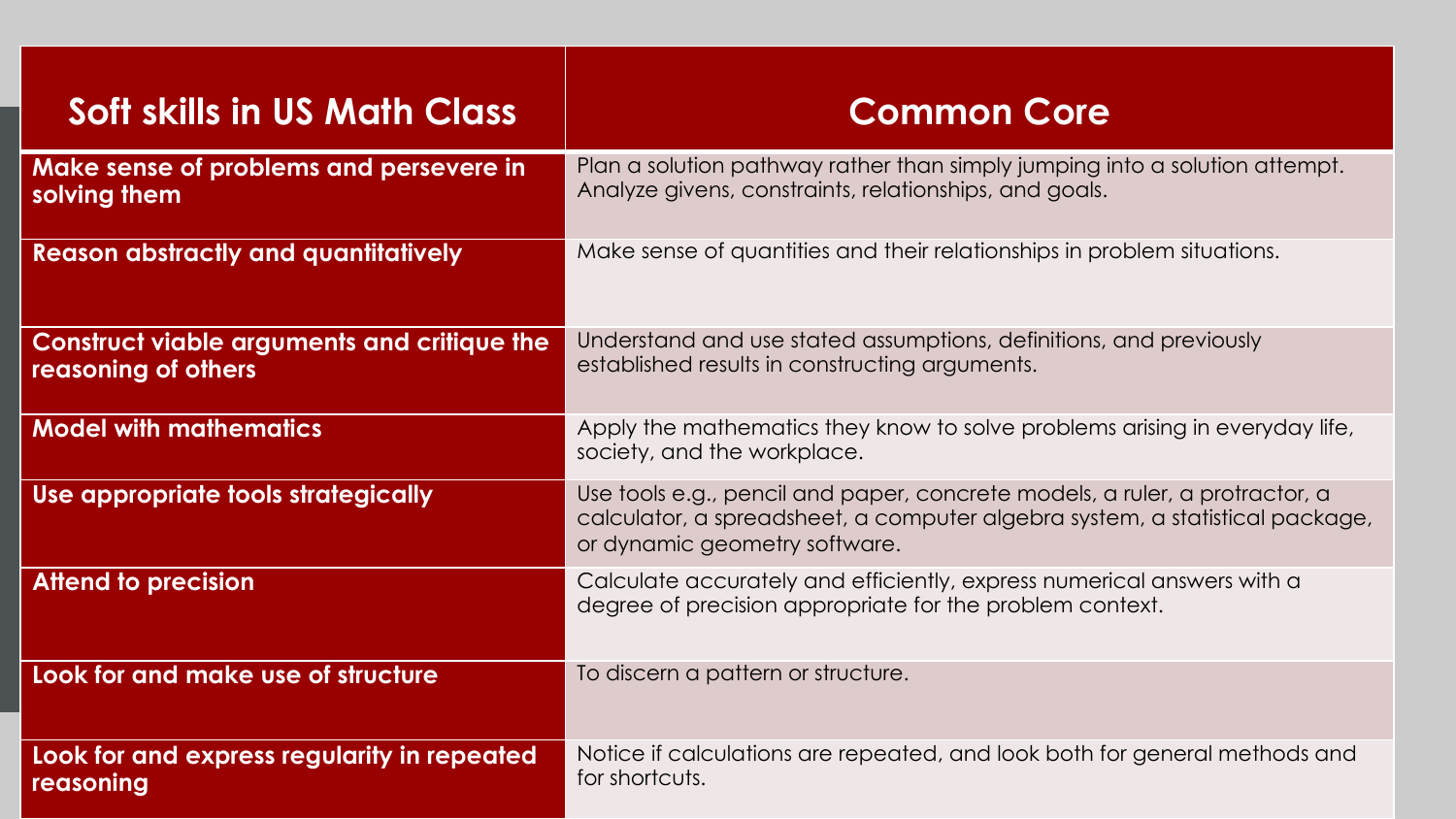### How are soft skills talk in a math class?

- Soft skills are not taught as stand alone topic but are integrated during instruction with math content. They do require math content.
- ¡ For example regarding soft skills such as communication and collaboration or critique argument of others, the content enables students' to discuss the embedded math principle or concepts or facts or strategies etc.
	- ¡ *Three friends accidentally meet at a diner on October 1. Tom is at the diner every other day, Sue is at the diner every third day, and Brooke visits every fifth day. When will they meet at the diner again?*
- **•** Students can solve the problem in small groups and since the problem task can be solved in several ways, groups can share their various strategies i.e. use of number line, use of calendar, find LCM …
- ¡ The soft skill of collaboration and communication are strengthened as students work together, as they explain, elaborate and justify their strategy.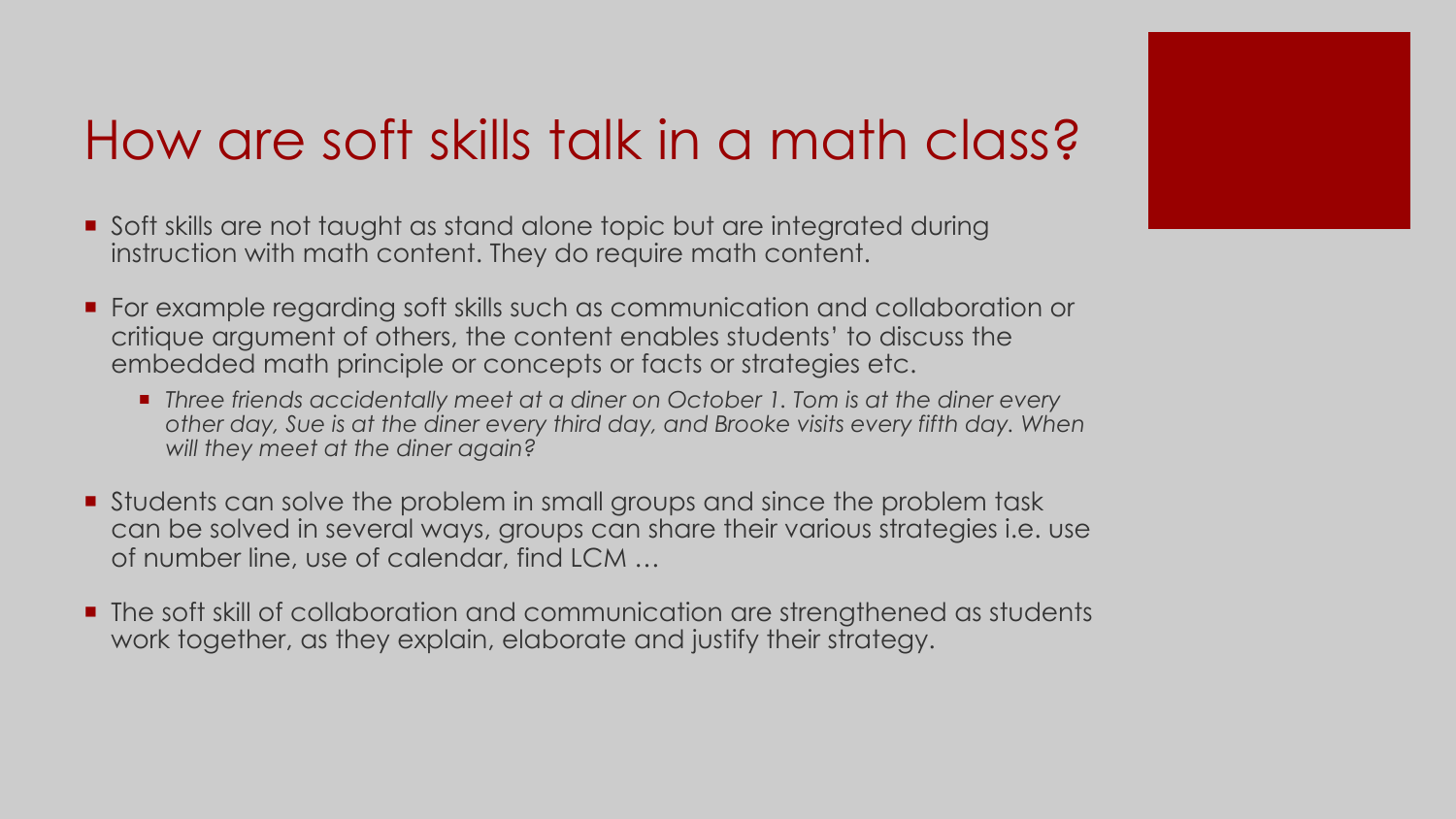**The success of integrating soft skills in math class effectively depends on the choices the classroom teacher makes, including selection of math tasks as well as assessment.**

**On the right see the two problem tasks (From an excerpt by Peg Smith's 2020 webinar). Attempt the two. Then compare and contrast the tasks.**

**Which task easily integrates soft skill discussed herein?**



- How are the tasks the same and how  $\bullet$ are they different?
- How might the differences matter?

### Hexagon

Trains 1, 2, 3 and 4 are the the first 4 trains in the hexagon pattern. The first train in this pattern consists of one regular hexagon. For each subsequent train, one additional hexagon is added.

- Compute the perimeter for each of the first  $\mathbf{1}$ . four trains:
- Draw the fifth train and compute the 2. perimeter of the train;
- Determine the perimeter of the 25th train without constructing it;
- 4. Write a description that could be used to compute the perimeter of any train in the pattern and explain why it works; and
- Determine which train has a perimeter of 110.

The table of values below describes the perimeter of each figure in the pattern of blue tiles. The perimeter  $P$  is a function of the number of tiles t.



- a. Choose a rule to describe the function in the table.
	- A.  $P = t + 3$ B.  $P = 4t$
	- C.  $P = 2t + 2$ D.  $P = 6t - 2$
- b. How many tiles are in the figure if the perimeter is 20?
- c. Graph the function.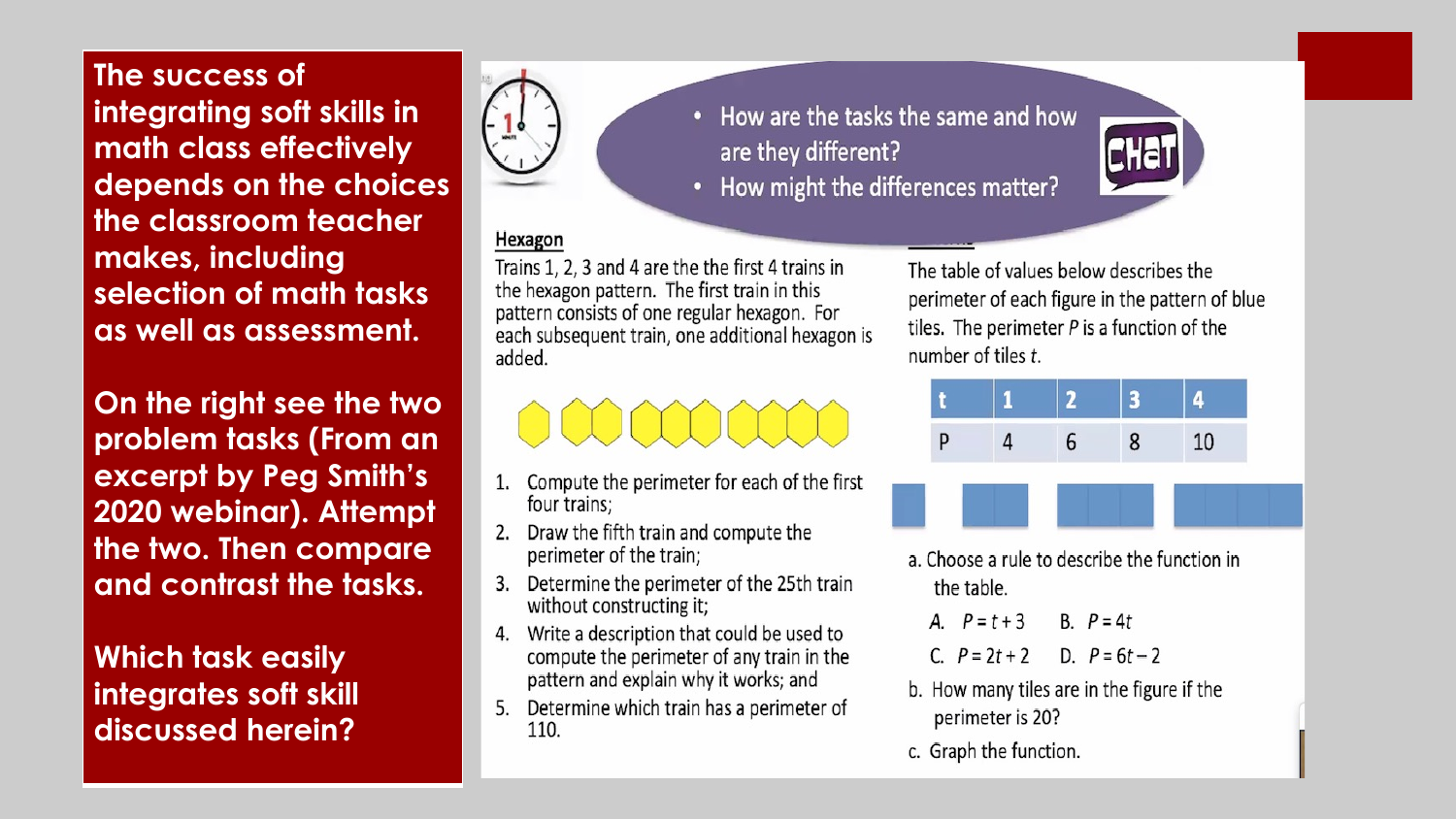# Rigor in soft skills

- For example, with respect to "Reason abstractly and quantitatively,"—all students regardless of their age are expected to reason in a math class keeping in mind, developmental appropriateness.
	- A 2<sup>nd</sup> grade student maybe asked to identify and name a square shape and justify their answer. This student may say: *This is a square. I know it is a square because it has four equal sides*. However, if the same question is asked of a  $5<sup>th</sup>$  grader – then the student would have much more to say about a square, such as, *A square is a 2-D shape and is a parallelogram with four congruent angles and sides*.
	- **Rigor in reasoning is expected as one matures.**
- Similarly this is true of all soft skills.

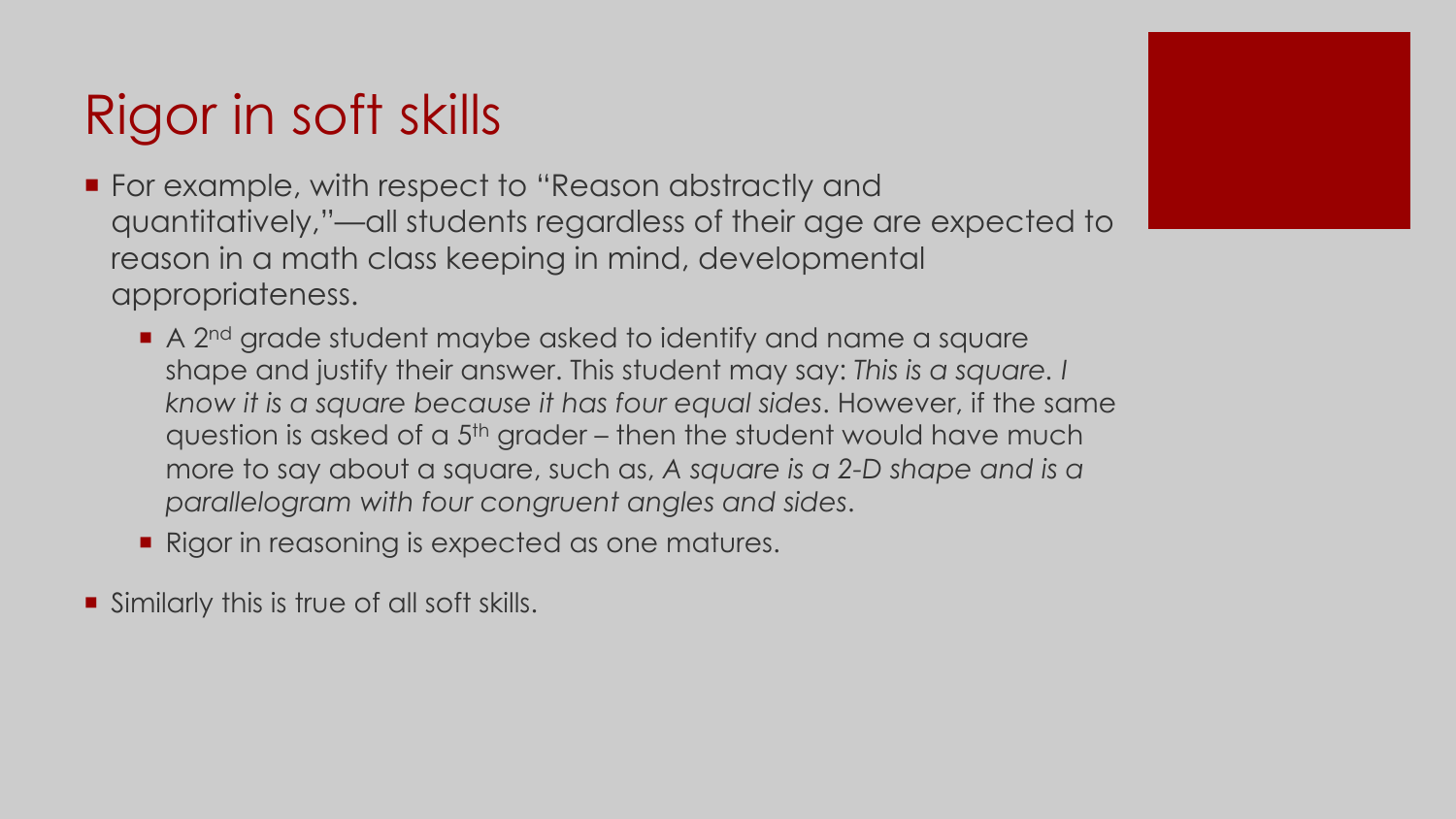

## Conclusion

- Better learned than educated. Despite your location on the globe, be it Kenya or US, there is need to garner expertise in non-cognitive skills.
- For instance, the aftermath of solving a math problem to its end, to a solution set, is crucial since the ensuing attributes of endurance, determination and resiliency are examples of non-cognitive skill sets that will carry one outside the mathematics classroom, or in problem solving real life opportunities and its challenges or in serving a country.
- **There is need for both cognitive and non-cognitive skills in math** class and beyond. Non-cognitive skillsets embedded in math classrooms carries more significant weight to learning, much more than mere memorizing of procedural routine of finding an answer to a math problem.